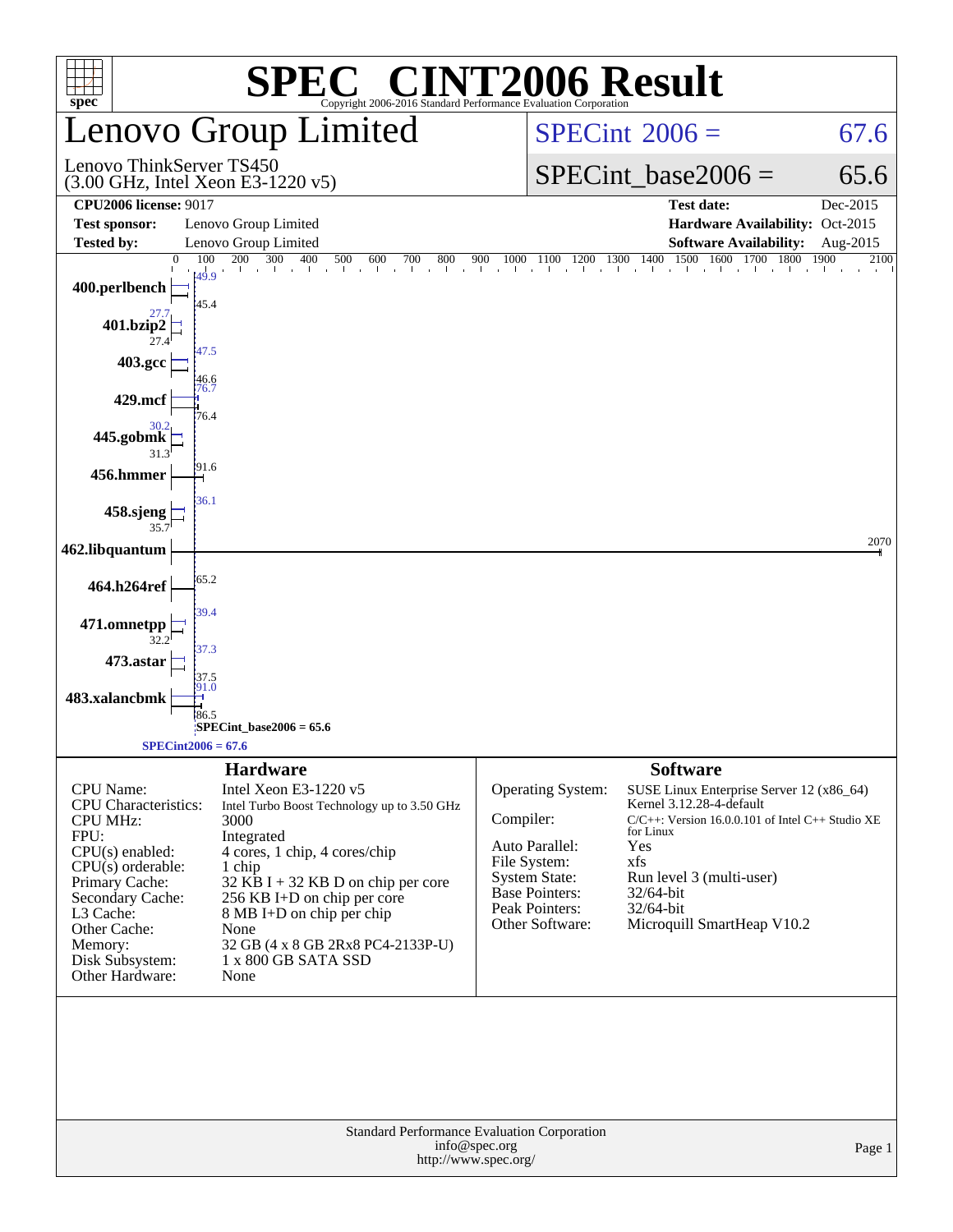

## enovo Group Limited

### $SPECint2006 = 67.6$  $SPECint2006 = 67.6$

(3.00 GHz, Intel Xeon E3-1220 v5) Lenovo ThinkServer TS450

SPECint base2006 =  $65.6$ 

**[Test sponsor:](http://www.spec.org/auto/cpu2006/Docs/result-fields.html#Testsponsor)** Lenovo Group Limited **[Hardware Availability:](http://www.spec.org/auto/cpu2006/Docs/result-fields.html#HardwareAvailability)** Oct-2015

**[CPU2006 license:](http://www.spec.org/auto/cpu2006/Docs/result-fields.html#CPU2006license)** 9017 **[Test date:](http://www.spec.org/auto/cpu2006/Docs/result-fields.html#Testdate)** Dec-2015 **[Tested by:](http://www.spec.org/auto/cpu2006/Docs/result-fields.html#Testedby)** Lenovo Group Limited **[Software Availability:](http://www.spec.org/auto/cpu2006/Docs/result-fields.html#SoftwareAvailability)** Aug-2015

#### **[Results Table](http://www.spec.org/auto/cpu2006/Docs/result-fields.html#ResultsTable)**

| <b>Base</b>    |              |                |                                      |                |                              | <b>Peak</b>    |                      |                |                                              |                |              |
|----------------|--------------|----------------|--------------------------------------|----------------|------------------------------|----------------|----------------------|----------------|----------------------------------------------|----------------|--------------|
| <b>Seconds</b> | <b>Ratio</b> | <b>Seconds</b> | Ratio                                | <b>Seconds</b> | Ratio                        | <b>Seconds</b> | <b>Ratio</b>         | <b>Seconds</b> | <b>Ratio</b>                                 | <b>Seconds</b> | <b>Ratio</b> |
| 215            |              | 215            | 45.4                                 | 215            |                              | 196            |                      | 196            | 49.9                                         | 196            | 49.8         |
| 354            | 27.3         | 352            |                                      | 352            | 27.4                         | 348            | 27.7                 | 348            | 27.7                                         | 349            | 27.7         |
| 173            | 46.6         | 173            |                                      | 173            |                              | 170            |                      | 170            | <u>47.5</u>                                  | 169            | 47.6         |
| 120            | 76.3         | 119            | 76.4                                 | 119            | 76.4                         | <u>119</u>     | 76.7                 | 116            | 78.4                                         | 120            | 76.3         |
| 335            |              | 335            |                                      | 335            | <u>31.3</u>                  | 348            |                      | 348            | 30.2                                         | 348            | 30.2         |
| 102            |              | 102            |                                      | 102            |                              | 102            |                      | 102            | 91.6                                         | 102            | 91.6         |
| 339            | 35.7         | 339            | 35.7                                 | 339            | 35.7                         | 335            | 36.1                 | 335            | 36.1                                         | 335            | 36.1         |
| 10.0           | 2070         | 10.1           | 2060                                 | 10.0           | 2070                         | 10.0           | 2070                 | 10.1           | 2060                                         | 10.0           | 2070         |
| 340            | 65.1         | 340            | 65.2                                 | 339            | 65.3                         | 340            | 65.1                 | 340            | 65.2                                         | 339            | 65.3         |
| 192            |              | 194            | 32.2                                 | 194            | 32.2                         | 159            |                      | 159            | 39.4                                         | 158            | 39.5         |
| 187            | 37.5         | 188            |                                      | 187            | 37.5                         | 188            | 37.3                 | 188            | 37.3                                         | 187            | 37.5         |
| 80.4           |              | 79.7           |                                      | 79.8           | 86.5                         | 75.7           |                      | 76.1           | 90.7                                         | 75.9           | 91.0         |
|                |              |                | 45.4<br>31.3<br>91.5<br>32.6<br>85.8 | 31.3<br>91.6   | 27.4<br>46.6<br>37.4<br>86.6 |                | 45.4<br>46.6<br>91.6 |                | 49.9<br>47.4<br>30.2<br>91.5<br>39.4<br>91.2 |                |              |

Results appear in the [order in which they were run.](http://www.spec.org/auto/cpu2006/Docs/result-fields.html#RunOrder) Bold underlined text [indicates a median measurement.](http://www.spec.org/auto/cpu2006/Docs/result-fields.html#Median)

#### **[Submit Notes](http://www.spec.org/auto/cpu2006/Docs/result-fields.html#SubmitNotes)**

The config file option 'submit' was used.

### **[Operating System Notes](http://www.spec.org/auto/cpu2006/Docs/result-fields.html#OperatingSystemNotes)**

Stack size set to unlimited using "ulimit -s unlimited"

### **[Platform Notes](http://www.spec.org/auto/cpu2006/Docs/result-fields.html#PlatformNotes)**

BIOS Configuration: EIST Support set to Enabled C1E Support set to Enabled C State Support set to Enabled Turbo Mode set to Enable Sysinfo program /home/cpu2006-1.2-ic16.0/config/sysinfo.rev6914 \$Rev: 6914 \$ \$Date:: 2014-06-25 #\$ e3fbb8667b5a285932ceab81e28219e1 running on TS450-SLE12 Wed Dec 30 20:16:46 2015 This section contains SUT (System Under Test) info as seen by some common utilities. To remove or add to this section, see: <http://www.spec.org/cpu2006/Docs/config.html#sysinfo> From /proc/cpuinfo model name : Intel(R) Xeon(R) CPU E3-1220 v5 @ 3.00GHz 1 "physical id"s (chips) 4 "processors" cores, siblings (Caution: counting these is hw and system dependent. The following excerpts from /proc/cpuinfo might not be reliable. Use with Continued on next page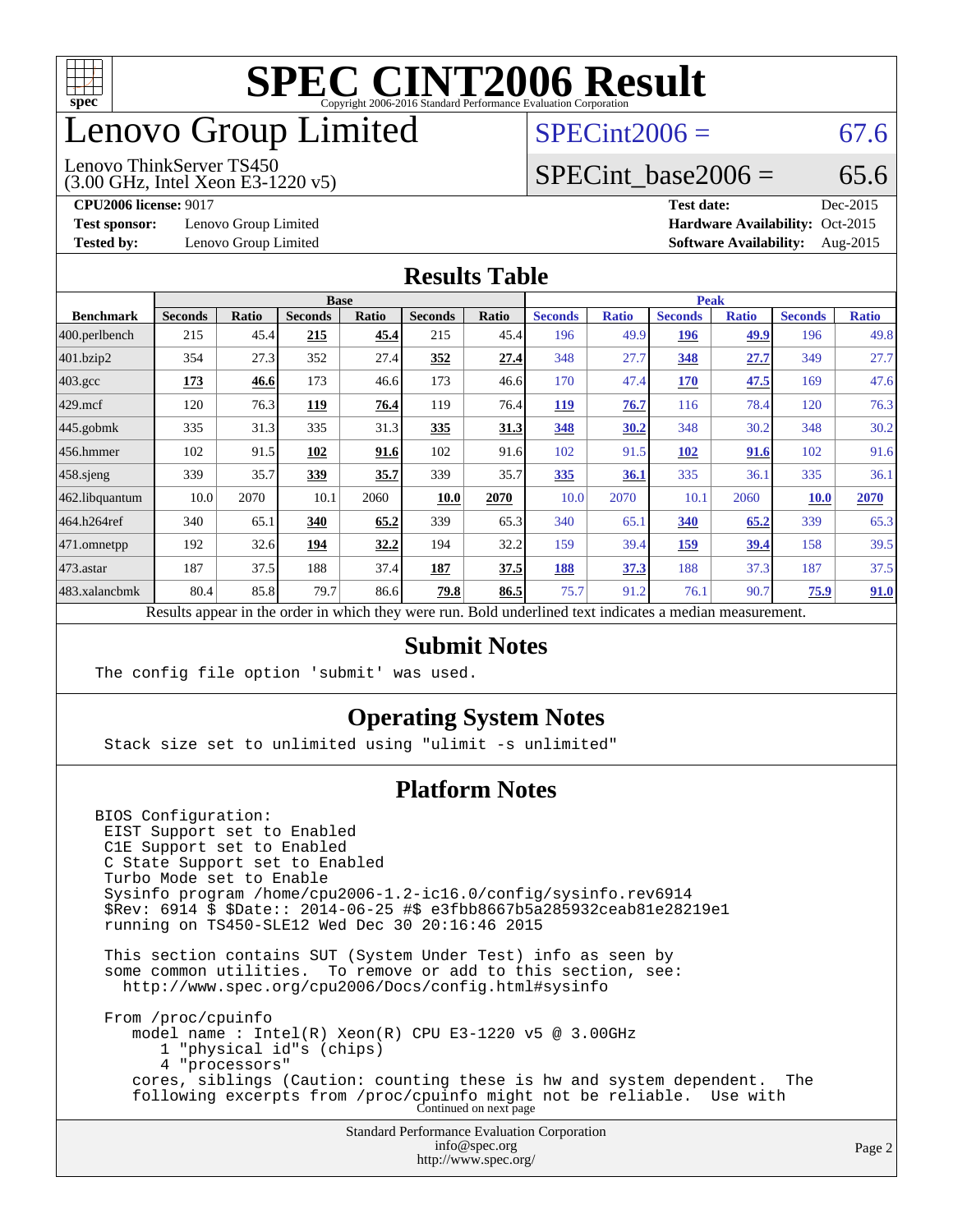

enovo Group Limited

 $SPECint2006 = 67.6$  $SPECint2006 = 67.6$ 

(3.00 GHz, Intel Xeon E3-1220 v5) Lenovo ThinkServer TS450

SPECint base2006 =  $65.6$ 

**[Test sponsor:](http://www.spec.org/auto/cpu2006/Docs/result-fields.html#Testsponsor)** Lenovo Group Limited **[Hardware Availability:](http://www.spec.org/auto/cpu2006/Docs/result-fields.html#HardwareAvailability)** Oct-2015

**[CPU2006 license:](http://www.spec.org/auto/cpu2006/Docs/result-fields.html#CPU2006license)** 9017 **[Test date:](http://www.spec.org/auto/cpu2006/Docs/result-fields.html#Testdate)** Dec-2015 **[Tested by:](http://www.spec.org/auto/cpu2006/Docs/result-fields.html#Testedby)** Lenovo Group Limited **[Software Availability:](http://www.spec.org/auto/cpu2006/Docs/result-fields.html#SoftwareAvailability)** Aug-2015

#### **[Platform Notes \(Continued\)](http://www.spec.org/auto/cpu2006/Docs/result-fields.html#PlatformNotes)**

Standard Performance Evaluation Corporation [info@spec.org](mailto:info@spec.org) <http://www.spec.org/> Page 3 caution.) cpu cores : 4 siblings : 4 physical 0: cores 0 1 2 3 cache size : 8192 KB From /proc/meminfo MemTotal: 32933544 kB HugePages\_Total: 0<br>Hugepagesize: 2048 kB Hugepagesize: From /etc/\*release\* /etc/\*version\* SuSE-release: SUSE Linux Enterprise Server 12 (x86\_64) VERSION = 12 PATCHLEVEL = 0 # This file is deprecated and will be removed in a future service pack or release. # Please check /etc/os-release for details about this release. os-release: NAME="SLES" VERSION="12" VERSION\_ID="12" PRETTY\_NAME="SUSE Linux Enterprise Server 12" ID="sles" ANSI\_COLOR="0;32" CPE\_NAME="cpe:/o:suse:sles:12" uname -a: Linux TS450-SLE12 3.12.28-4-default #1 SMP Thu Sep 25 17:02:34 UTC 2014 (9879bd4) x86\_64 x86\_64 x86\_64 GNU/Linux run-level 3 Dec 30 19:33 SPEC is set to: /home/cpu2006-1.2-ic16.0 Filesystem Type Size Used Avail Use% Mounted on /dev/sda3 xfs 600G 7.6G 593G 2% /home Additional information from dmidecode: Warning: Use caution when you interpret this section. The 'dmidecode' program reads system data which is "intended to allow hardware to be accurately determined", but the intent may not be met, as there are frequent changes to hardware, firmware, and the "DMTF SMBIOS" standard. BIOS LENOVO FWKT32A 12/25/2015 Memory: 4x Samsung M378A1G43DB0-CPB 8 GB 2 rank 2133 MHz (End of data from sysinfo program)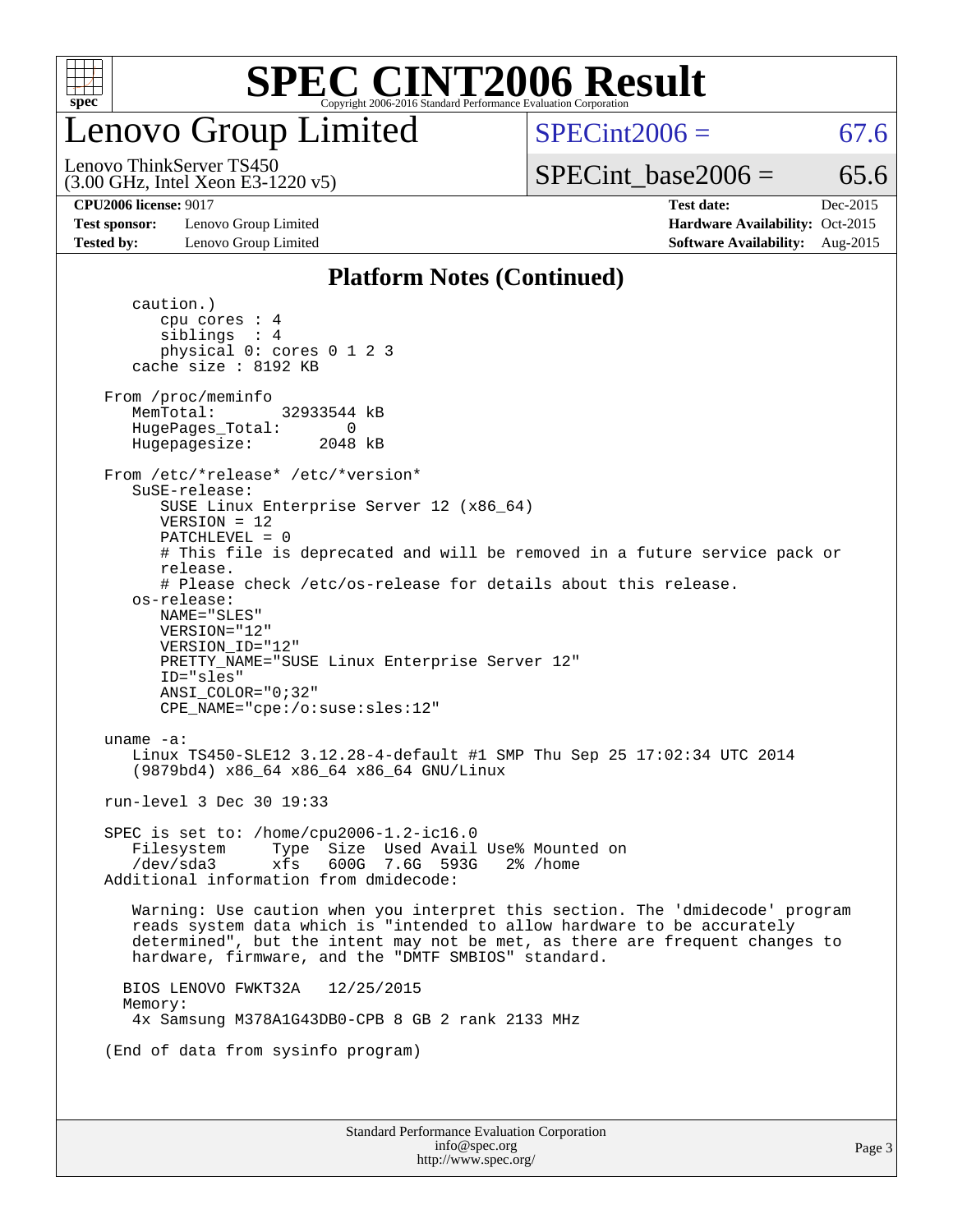

### enovo Group Limited

 $SPECint2006 = 67.6$  $SPECint2006 = 67.6$ 

(3.00 GHz, Intel Xeon E3-1220 v5) Lenovo ThinkServer TS450

SPECint base2006 =  $65.6$ 

**[Test sponsor:](http://www.spec.org/auto/cpu2006/Docs/result-fields.html#Testsponsor)** Lenovo Group Limited **[Hardware Availability:](http://www.spec.org/auto/cpu2006/Docs/result-fields.html#HardwareAvailability)** Oct-2015

**[CPU2006 license:](http://www.spec.org/auto/cpu2006/Docs/result-fields.html#CPU2006license)** 9017 **[Test date:](http://www.spec.org/auto/cpu2006/Docs/result-fields.html#Testdate)** Dec-2015 **[Tested by:](http://www.spec.org/auto/cpu2006/Docs/result-fields.html#Testedby)** Lenovo Group Limited **[Software Availability:](http://www.spec.org/auto/cpu2006/Docs/result-fields.html#SoftwareAvailability)** Aug-2015

#### **[General Notes](http://www.spec.org/auto/cpu2006/Docs/result-fields.html#GeneralNotes)**

Environment variables set by runspec before the start of the run:  $KMP$  AFFINITY = "granularity=fine, scatter" LD\_LIBRARY\_PATH = "/home/cpu2006-1.2-ic16.0/libs/32:/home/cpu2006-1.2-ic16.0/libs/64:/home/cpu2006-1.2-ic16.0/sh" OMP\_NUM\_THREADS = "4"

 Binaries compiled on a system with 1x Intel Core i5-4670K CPU + 32GB memory using RedHat EL 7.1 Transparent Huge Pages enabled with: echo always > /sys/kernel/mm/transparent\_hugepage/enabled

**[Base Compiler Invocation](http://www.spec.org/auto/cpu2006/Docs/result-fields.html#BaseCompilerInvocation)**

 $\frac{C \text{ benchmarks:}}{C \text{ C}}$ -m64

[C++ benchmarks:](http://www.spec.org/auto/cpu2006/Docs/result-fields.html#CXXbenchmarks) [icpc -m64](http://www.spec.org/cpu2006/results/res2016q1/cpu2006-20160125-38899.flags.html#user_CXXbase_intel_icpc_64bit_fc66a5337ce925472a5c54ad6a0de310)

### **[Base Portability Flags](http://www.spec.org/auto/cpu2006/Docs/result-fields.html#BasePortabilityFlags)**

 400.perlbench: [-DSPEC\\_CPU\\_LP64](http://www.spec.org/cpu2006/results/res2016q1/cpu2006-20160125-38899.flags.html#b400.perlbench_basePORTABILITY_DSPEC_CPU_LP64) [-DSPEC\\_CPU\\_LINUX\\_X64](http://www.spec.org/cpu2006/results/res2016q1/cpu2006-20160125-38899.flags.html#b400.perlbench_baseCPORTABILITY_DSPEC_CPU_LINUX_X64) 401.bzip2: [-DSPEC\\_CPU\\_LP64](http://www.spec.org/cpu2006/results/res2016q1/cpu2006-20160125-38899.flags.html#suite_basePORTABILITY401_bzip2_DSPEC_CPU_LP64) 403.gcc: [-DSPEC\\_CPU\\_LP64](http://www.spec.org/cpu2006/results/res2016q1/cpu2006-20160125-38899.flags.html#suite_basePORTABILITY403_gcc_DSPEC_CPU_LP64) 429.mcf: [-DSPEC\\_CPU\\_LP64](http://www.spec.org/cpu2006/results/res2016q1/cpu2006-20160125-38899.flags.html#suite_basePORTABILITY429_mcf_DSPEC_CPU_LP64) 445.gobmk: [-DSPEC\\_CPU\\_LP64](http://www.spec.org/cpu2006/results/res2016q1/cpu2006-20160125-38899.flags.html#suite_basePORTABILITY445_gobmk_DSPEC_CPU_LP64) 456.hmmer: [-DSPEC\\_CPU\\_LP64](http://www.spec.org/cpu2006/results/res2016q1/cpu2006-20160125-38899.flags.html#suite_basePORTABILITY456_hmmer_DSPEC_CPU_LP64) 458.sjeng: [-DSPEC\\_CPU\\_LP64](http://www.spec.org/cpu2006/results/res2016q1/cpu2006-20160125-38899.flags.html#suite_basePORTABILITY458_sjeng_DSPEC_CPU_LP64) 462.libquantum: [-DSPEC\\_CPU\\_LP64](http://www.spec.org/cpu2006/results/res2016q1/cpu2006-20160125-38899.flags.html#suite_basePORTABILITY462_libquantum_DSPEC_CPU_LP64) [-DSPEC\\_CPU\\_LINUX](http://www.spec.org/cpu2006/results/res2016q1/cpu2006-20160125-38899.flags.html#b462.libquantum_baseCPORTABILITY_DSPEC_CPU_LINUX) 464.h264ref: [-DSPEC\\_CPU\\_LP64](http://www.spec.org/cpu2006/results/res2016q1/cpu2006-20160125-38899.flags.html#suite_basePORTABILITY464_h264ref_DSPEC_CPU_LP64) 471.omnetpp: [-DSPEC\\_CPU\\_LP64](http://www.spec.org/cpu2006/results/res2016q1/cpu2006-20160125-38899.flags.html#suite_basePORTABILITY471_omnetpp_DSPEC_CPU_LP64) 473.astar: [-DSPEC\\_CPU\\_LP64](http://www.spec.org/cpu2006/results/res2016q1/cpu2006-20160125-38899.flags.html#suite_basePORTABILITY473_astar_DSPEC_CPU_LP64) 483.xalancbmk: [-DSPEC\\_CPU\\_LP64](http://www.spec.org/cpu2006/results/res2016q1/cpu2006-20160125-38899.flags.html#suite_basePORTABILITY483_xalancbmk_DSPEC_CPU_LP64) [-DSPEC\\_CPU\\_LINUX](http://www.spec.org/cpu2006/results/res2016q1/cpu2006-20160125-38899.flags.html#b483.xalancbmk_baseCXXPORTABILITY_DSPEC_CPU_LINUX)

### **[Base Optimization Flags](http://www.spec.org/auto/cpu2006/Docs/result-fields.html#BaseOptimizationFlags)**

#### [C benchmarks](http://www.spec.org/auto/cpu2006/Docs/result-fields.html#Cbenchmarks):

[-xCORE-AVX2](http://www.spec.org/cpu2006/results/res2016q1/cpu2006-20160125-38899.flags.html#user_CCbase_f-xAVX2_5f5fc0cbe2c9f62c816d3e45806c70d7) [-ipo](http://www.spec.org/cpu2006/results/res2016q1/cpu2006-20160125-38899.flags.html#user_CCbase_f-ipo) [-O3](http://www.spec.org/cpu2006/results/res2016q1/cpu2006-20160125-38899.flags.html#user_CCbase_f-O3) [-no-prec-div](http://www.spec.org/cpu2006/results/res2016q1/cpu2006-20160125-38899.flags.html#user_CCbase_f-no-prec-div) [-parallel](http://www.spec.org/cpu2006/results/res2016q1/cpu2006-20160125-38899.flags.html#user_CCbase_f-parallel) [-opt-prefetch](http://www.spec.org/cpu2006/results/res2016q1/cpu2006-20160125-38899.flags.html#user_CCbase_f-opt-prefetch) [-auto-p32](http://www.spec.org/cpu2006/results/res2016q1/cpu2006-20160125-38899.flags.html#user_CCbase_f-auto-p32)

[C++ benchmarks:](http://www.spec.org/auto/cpu2006/Docs/result-fields.html#CXXbenchmarks)

[-xCORE-AVX2](http://www.spec.org/cpu2006/results/res2016q1/cpu2006-20160125-38899.flags.html#user_CXXbase_f-xAVX2_5f5fc0cbe2c9f62c816d3e45806c70d7) [-ipo](http://www.spec.org/cpu2006/results/res2016q1/cpu2006-20160125-38899.flags.html#user_CXXbase_f-ipo) [-O3](http://www.spec.org/cpu2006/results/res2016q1/cpu2006-20160125-38899.flags.html#user_CXXbase_f-O3) [-no-prec-div](http://www.spec.org/cpu2006/results/res2016q1/cpu2006-20160125-38899.flags.html#user_CXXbase_f-no-prec-div) [-opt-prefetch](http://www.spec.org/cpu2006/results/res2016q1/cpu2006-20160125-38899.flags.html#user_CXXbase_f-opt-prefetch) [-auto-p32](http://www.spec.org/cpu2006/results/res2016q1/cpu2006-20160125-38899.flags.html#user_CXXbase_f-auto-p32) [-Wl,-z,muldefs](http://www.spec.org/cpu2006/results/res2016q1/cpu2006-20160125-38899.flags.html#user_CXXbase_link_force_multiple1_74079c344b956b9658436fd1b6dd3a8a) [-L/sh -lsmartheap64](http://www.spec.org/cpu2006/results/res2016q1/cpu2006-20160125-38899.flags.html#user_CXXbase_SmartHeap64_ed4ef857ce90951921efb0d91eb88472)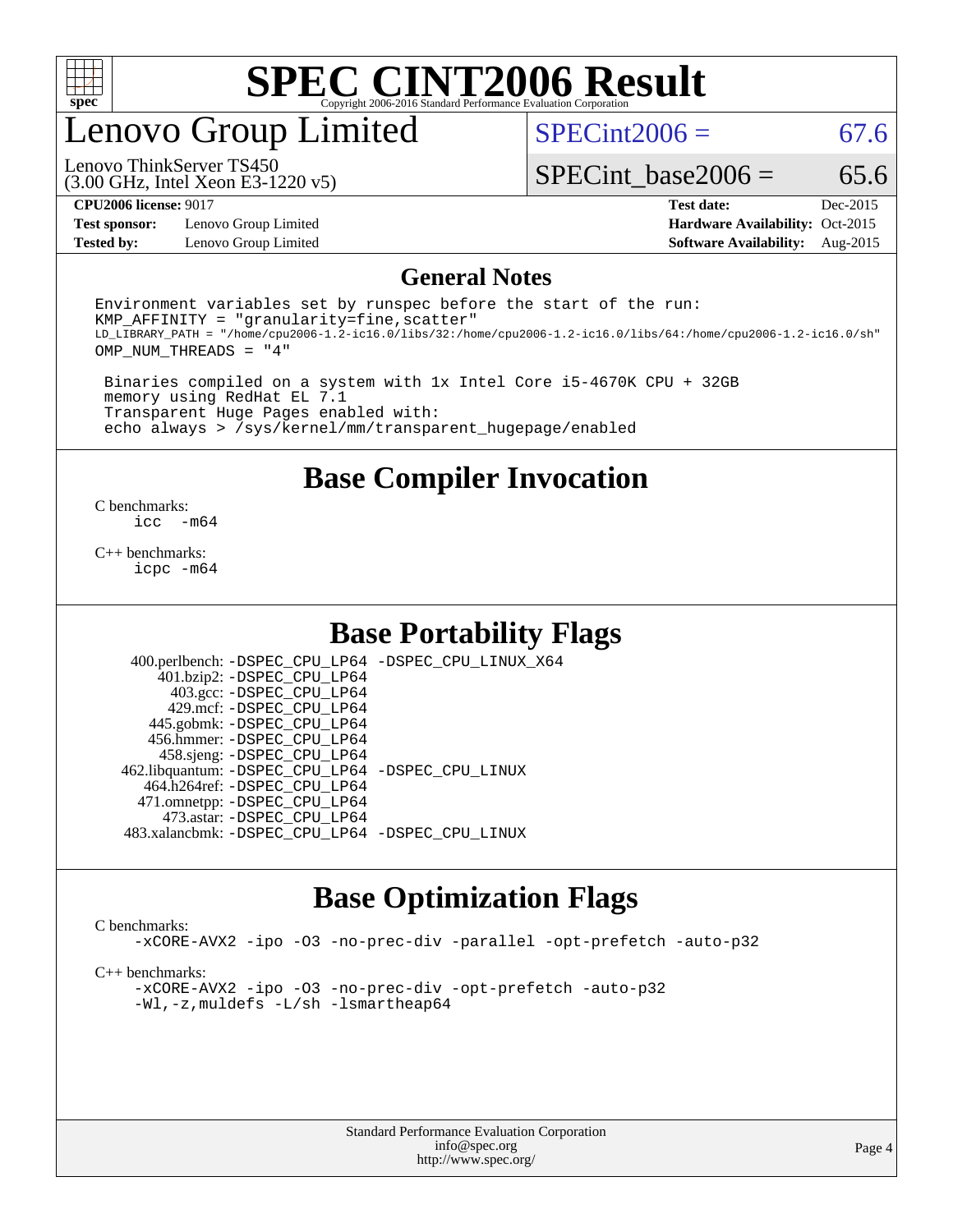

## enovo Group Limited

(3.00 GHz, Intel Xeon E3-1220 v5) Lenovo ThinkServer TS450

 $SPECint2006 = 67.6$  $SPECint2006 = 67.6$ 

SPECint base2006 =  $65.6$ 

**[Test sponsor:](http://www.spec.org/auto/cpu2006/Docs/result-fields.html#Testsponsor)** Lenovo Group Limited **[Hardware Availability:](http://www.spec.org/auto/cpu2006/Docs/result-fields.html#HardwareAvailability)** Oct-2015

**[CPU2006 license:](http://www.spec.org/auto/cpu2006/Docs/result-fields.html#CPU2006license)** 9017 **[Test date:](http://www.spec.org/auto/cpu2006/Docs/result-fields.html#Testdate)** Dec-2015 **[Tested by:](http://www.spec.org/auto/cpu2006/Docs/result-fields.html#Testedby)** Lenovo Group Limited **[Software Availability:](http://www.spec.org/auto/cpu2006/Docs/result-fields.html#SoftwareAvailability)** Aug-2015

### **[Base Other Flags](http://www.spec.org/auto/cpu2006/Docs/result-fields.html#BaseOtherFlags)**

[C benchmarks](http://www.spec.org/auto/cpu2006/Docs/result-fields.html#Cbenchmarks):

403.gcc: [-Dalloca=\\_alloca](http://www.spec.org/cpu2006/results/res2016q1/cpu2006-20160125-38899.flags.html#b403.gcc_baseEXTRA_CFLAGS_Dalloca_be3056838c12de2578596ca5467af7f3)

### **[Peak Compiler Invocation](http://www.spec.org/auto/cpu2006/Docs/result-fields.html#PeakCompilerInvocation)**

[C benchmarks \(except as noted below\)](http://www.spec.org/auto/cpu2006/Docs/result-fields.html#Cbenchmarksexceptasnotedbelow):

[icc -m64](http://www.spec.org/cpu2006/results/res2016q1/cpu2006-20160125-38899.flags.html#user_CCpeak_intel_icc_64bit_f346026e86af2a669e726fe758c88044)

400.perlbench: [icc -m32 -L/opt/intel/compilers\\_and\\_libraries\\_2016/linux/compiler/lib/ia32\\_lin](http://www.spec.org/cpu2006/results/res2016q1/cpu2006-20160125-38899.flags.html#user_peakCCLD400_perlbench_intel_icc_e10256ba5924b668798078a321b0cb3f)

445.gobmk: [icc -m32 -L/opt/intel/compilers\\_and\\_libraries\\_2016/linux/compiler/lib/ia32\\_lin](http://www.spec.org/cpu2006/results/res2016q1/cpu2006-20160125-38899.flags.html#user_peakCCLD445_gobmk_intel_icc_e10256ba5924b668798078a321b0cb3f)

[C++ benchmarks \(except as noted below\):](http://www.spec.org/auto/cpu2006/Docs/result-fields.html#CXXbenchmarksexceptasnotedbelow)

[icpc -m32 -L/opt/intel/compilers\\_and\\_libraries\\_2016/linux/compiler/lib/ia32\\_lin](http://www.spec.org/cpu2006/results/res2016q1/cpu2006-20160125-38899.flags.html#user_CXXpeak_intel_icpc_b4f50a394bdb4597aa5879c16bc3f5c5)

473.astar: [icpc -m64](http://www.spec.org/cpu2006/results/res2016q1/cpu2006-20160125-38899.flags.html#user_peakCXXLD473_astar_intel_icpc_64bit_fc66a5337ce925472a5c54ad6a0de310)

### **[Peak Portability Flags](http://www.spec.org/auto/cpu2006/Docs/result-fields.html#PeakPortabilityFlags)**

 400.perlbench: [-D\\_FILE\\_OFFSET\\_BITS=64](http://www.spec.org/cpu2006/results/res2016q1/cpu2006-20160125-38899.flags.html#user_peakPORTABILITY400_perlbench_file_offset_bits_64_438cf9856305ebd76870a2c6dc2689ab) [-DSPEC\\_CPU\\_LINUX\\_IA32](http://www.spec.org/cpu2006/results/res2016q1/cpu2006-20160125-38899.flags.html#b400.perlbench_peakCPORTABILITY_DSPEC_CPU_LINUX_IA32) 401.bzip2: [-DSPEC\\_CPU\\_LP64](http://www.spec.org/cpu2006/results/res2016q1/cpu2006-20160125-38899.flags.html#suite_peakPORTABILITY401_bzip2_DSPEC_CPU_LP64) 403.gcc: [-DSPEC\\_CPU\\_LP64](http://www.spec.org/cpu2006/results/res2016q1/cpu2006-20160125-38899.flags.html#suite_peakPORTABILITY403_gcc_DSPEC_CPU_LP64) 429.mcf: [-DSPEC\\_CPU\\_LP64](http://www.spec.org/cpu2006/results/res2016q1/cpu2006-20160125-38899.flags.html#suite_peakPORTABILITY429_mcf_DSPEC_CPU_LP64) 445.gobmk: [-D\\_FILE\\_OFFSET\\_BITS=64](http://www.spec.org/cpu2006/results/res2016q1/cpu2006-20160125-38899.flags.html#user_peakPORTABILITY445_gobmk_file_offset_bits_64_438cf9856305ebd76870a2c6dc2689ab) 456.hmmer: [-DSPEC\\_CPU\\_LP64](http://www.spec.org/cpu2006/results/res2016q1/cpu2006-20160125-38899.flags.html#suite_peakPORTABILITY456_hmmer_DSPEC_CPU_LP64) 458.sjeng: [-DSPEC\\_CPU\\_LP64](http://www.spec.org/cpu2006/results/res2016q1/cpu2006-20160125-38899.flags.html#suite_peakPORTABILITY458_sjeng_DSPEC_CPU_LP64) 462.libquantum: [-DSPEC\\_CPU\\_LP64](http://www.spec.org/cpu2006/results/res2016q1/cpu2006-20160125-38899.flags.html#suite_peakPORTABILITY462_libquantum_DSPEC_CPU_LP64) [-DSPEC\\_CPU\\_LINUX](http://www.spec.org/cpu2006/results/res2016q1/cpu2006-20160125-38899.flags.html#b462.libquantum_peakCPORTABILITY_DSPEC_CPU_LINUX) 464.h264ref: [-DSPEC\\_CPU\\_LP64](http://www.spec.org/cpu2006/results/res2016q1/cpu2006-20160125-38899.flags.html#suite_peakPORTABILITY464_h264ref_DSPEC_CPU_LP64) 471.omnetpp: [-D\\_FILE\\_OFFSET\\_BITS=64](http://www.spec.org/cpu2006/results/res2016q1/cpu2006-20160125-38899.flags.html#user_peakPORTABILITY471_omnetpp_file_offset_bits_64_438cf9856305ebd76870a2c6dc2689ab) 473.astar: [-DSPEC\\_CPU\\_LP64](http://www.spec.org/cpu2006/results/res2016q1/cpu2006-20160125-38899.flags.html#suite_peakPORTABILITY473_astar_DSPEC_CPU_LP64) 483.xalancbmk: [-D\\_FILE\\_OFFSET\\_BITS=64](http://www.spec.org/cpu2006/results/res2016q1/cpu2006-20160125-38899.flags.html#user_peakPORTABILITY483_xalancbmk_file_offset_bits_64_438cf9856305ebd76870a2c6dc2689ab) [-DSPEC\\_CPU\\_LINUX](http://www.spec.org/cpu2006/results/res2016q1/cpu2006-20160125-38899.flags.html#b483.xalancbmk_peakCXXPORTABILITY_DSPEC_CPU_LINUX)

### **[Peak Optimization Flags](http://www.spec.org/auto/cpu2006/Docs/result-fields.html#PeakOptimizationFlags)**

[C benchmarks](http://www.spec.org/auto/cpu2006/Docs/result-fields.html#Cbenchmarks):

 400.perlbench: [-xCORE-AVX2](http://www.spec.org/cpu2006/results/res2016q1/cpu2006-20160125-38899.flags.html#user_peakPASS2_CFLAGSPASS2_LDCFLAGS400_perlbench_f-xAVX2_5f5fc0cbe2c9f62c816d3e45806c70d7)(pass 2) [-prof-gen:threadsafe](http://www.spec.org/cpu2006/results/res2016q1/cpu2006-20160125-38899.flags.html#user_peakPASS1_CFLAGSPASS1_LDCFLAGS400_perlbench_prof_gen_21a26eb79f378b550acd7bec9fe4467a)(pass 1)  $-i\text{po}(pass 2) -\tilde{O}3(pass 2)$  [-no-prec-div](http://www.spec.org/cpu2006/results/res2016q1/cpu2006-20160125-38899.flags.html#user_peakPASS2_CFLAGSPASS2_LDCFLAGS400_perlbench_f-no-prec-div)(pass 2) [-par-num-threads=1](http://www.spec.org/cpu2006/results/res2016q1/cpu2006-20160125-38899.flags.html#user_peakPASS1_CFLAGSPASS1_LDCFLAGS400_perlbench_par_num_threads_786a6ff141b4e9e90432e998842df6c2)(pass 1) [-prof-use](http://www.spec.org/cpu2006/results/res2016q1/cpu2006-20160125-38899.flags.html#user_peakPASS2_CFLAGSPASS2_LDCFLAGS400_perlbench_prof_use_bccf7792157ff70d64e32fe3e1250b55)(pass 2) [-opt-prefetch](http://www.spec.org/cpu2006/results/res2016q1/cpu2006-20160125-38899.flags.html#user_peakCOPTIMIZE400_perlbench_f-opt-prefetch) [-ansi-alias](http://www.spec.org/cpu2006/results/res2016q1/cpu2006-20160125-38899.flags.html#user_peakCOPTIMIZE400_perlbench_f-ansi-alias)

 401.bzip2: [-xCORE-AVX2](http://www.spec.org/cpu2006/results/res2016q1/cpu2006-20160125-38899.flags.html#user_peakPASS2_CFLAGSPASS2_LDCFLAGS401_bzip2_f-xAVX2_5f5fc0cbe2c9f62c816d3e45806c70d7)(pass 2) [-prof-gen:threadsafe](http://www.spec.org/cpu2006/results/res2016q1/cpu2006-20160125-38899.flags.html#user_peakPASS1_CFLAGSPASS1_LDCFLAGS401_bzip2_prof_gen_21a26eb79f378b550acd7bec9fe4467a)(pass 1)  $-i\text{po}(pass 2) -\overline{O}3(pass 2)$  [-no-prec-div](http://www.spec.org/cpu2006/results/res2016q1/cpu2006-20160125-38899.flags.html#user_peakCOPTIMIZEPASS2_CFLAGSPASS2_LDCFLAGS401_bzip2_f-no-prec-div) [-par-num-threads=1](http://www.spec.org/cpu2006/results/res2016q1/cpu2006-20160125-38899.flags.html#user_peakPASS1_CFLAGSPASS1_LDCFLAGS401_bzip2_par_num_threads_786a6ff141b4e9e90432e998842df6c2)(pass 1) [-prof-use](http://www.spec.org/cpu2006/results/res2016q1/cpu2006-20160125-38899.flags.html#user_peakPASS2_CFLAGSPASS2_LDCFLAGS401_bzip2_prof_use_bccf7792157ff70d64e32fe3e1250b55)(pass 2) [-auto-ilp32](http://www.spec.org/cpu2006/results/res2016q1/cpu2006-20160125-38899.flags.html#user_peakCOPTIMIZE401_bzip2_f-auto-ilp32)

Continued on next page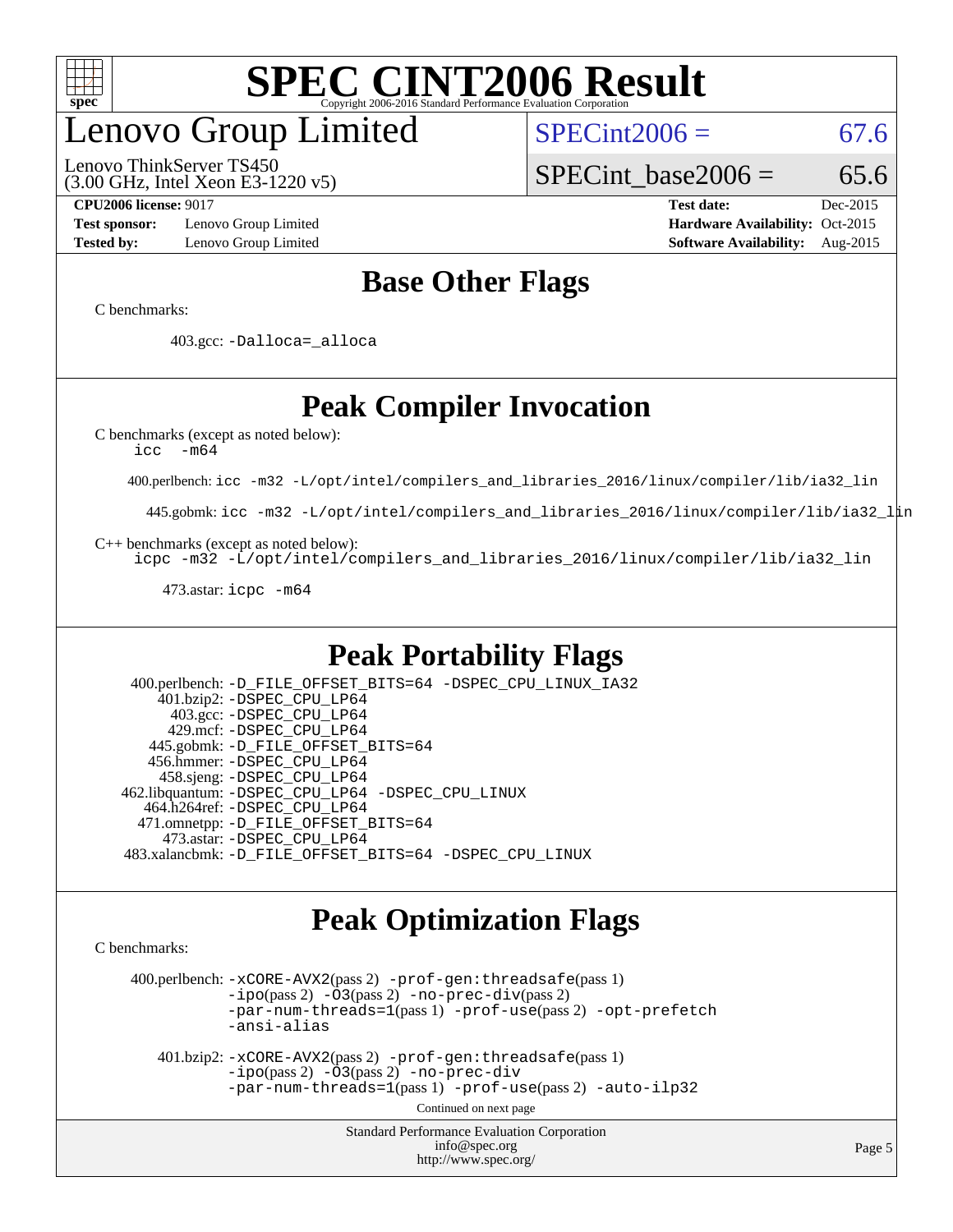

enovo Group Limited

 $SPECint2006 = 67.6$  $SPECint2006 = 67.6$ 

(3.00 GHz, Intel Xeon E3-1220 v5) Lenovo ThinkServer TS450

SPECint base2006 =  $65.6$ 

**[Test sponsor:](http://www.spec.org/auto/cpu2006/Docs/result-fields.html#Testsponsor)** Lenovo Group Limited **[Hardware Availability:](http://www.spec.org/auto/cpu2006/Docs/result-fields.html#HardwareAvailability)** Oct-2015 **[Tested by:](http://www.spec.org/auto/cpu2006/Docs/result-fields.html#Testedby)** Lenovo Group Limited **[Software Availability:](http://www.spec.org/auto/cpu2006/Docs/result-fields.html#SoftwareAvailability)** Aug-2015

**[CPU2006 license:](http://www.spec.org/auto/cpu2006/Docs/result-fields.html#CPU2006license)** 9017 **[Test date:](http://www.spec.org/auto/cpu2006/Docs/result-fields.html#Testdate)** Dec-2015

### **[Peak Optimization Flags \(Continued\)](http://www.spec.org/auto/cpu2006/Docs/result-fields.html#PeakOptimizationFlags)**

```
 401.bzip2 (continued):
                -opt-prefetch -ansi-alias
          403.gcc: -xCORE-AVX2 -ipo -O3 -no-prec-div -inline-calloc
                -opt-malloc-options=3 -auto-ilp32
         429.mcf: -xCORE-AVX2 -ipo -O3 -no-prec-div -parallel
                -opt-prefetch -auto-p32
       445.gobmk: -xCORE-AVX2(pass 2) -prof-gen:threadsafe(pass 1)
                -prof-use(pass 2) -par-num-threads=1(pass 1) -ansi-alias
       456.hmmer: basepeak = yes
        458.sjeng: -xCORE-AVX2(pass 2) -prof-gen:threadsafe(pass 1)
                -i\text{po}(pass 2) -\tilde{O}3(pass 2)-no-prec-div(pass 2)
                -par-num-threads=1(pass 1) -prof-use(pass 2) -unroll4
   462.libquantum: basepeak = yes
     464.h264ref: basepeak = yes
C++ benchmarks: 
      471.omnetpp: -xCORE-AVX2(pass 2) -prof-gen:threadsafe(pass 1)
                -i\text{po}(pass 2) -\overline{O}3(pass 2) -no-\overline{prec}\-div(pass 2)-par-num-threads=1(pass 1) -prof-use(pass 2)
                -opt-ra-region-strategy=block -ansi-alias
                -Wl,-z,muldefs -L/sh -lsmartheap
         473.astar: -xCORE-AVX2 -ipo -O3 -no-prec-div -opt-prefetch
                -auto-p32 -Wl,-z,muldefs -L/sh -lsmartheap64
    483.xalancbmk: -xCORE-AVX2 -ipo -O3 -no-prec-div -opt-prefetch
                -ansi-alias -Wl,-z,muldefs -L/sh -lsmartheap
```
### **[Peak Other Flags](http://www.spec.org/auto/cpu2006/Docs/result-fields.html#PeakOtherFlags)**

[C benchmarks](http://www.spec.org/auto/cpu2006/Docs/result-fields.html#Cbenchmarks):

403.gcc: [-Dalloca=\\_alloca](http://www.spec.org/cpu2006/results/res2016q1/cpu2006-20160125-38899.flags.html#b403.gcc_peakEXTRA_CFLAGS_Dalloca_be3056838c12de2578596ca5467af7f3)

```
The flags files that were used to format this result can be browsed at
http://www.spec.org/cpu2006/flags/Intel-ic16.0-official-linux64.html
http://www.spec.org/cpu2006/flags/Default-Platform-Flags.html
```